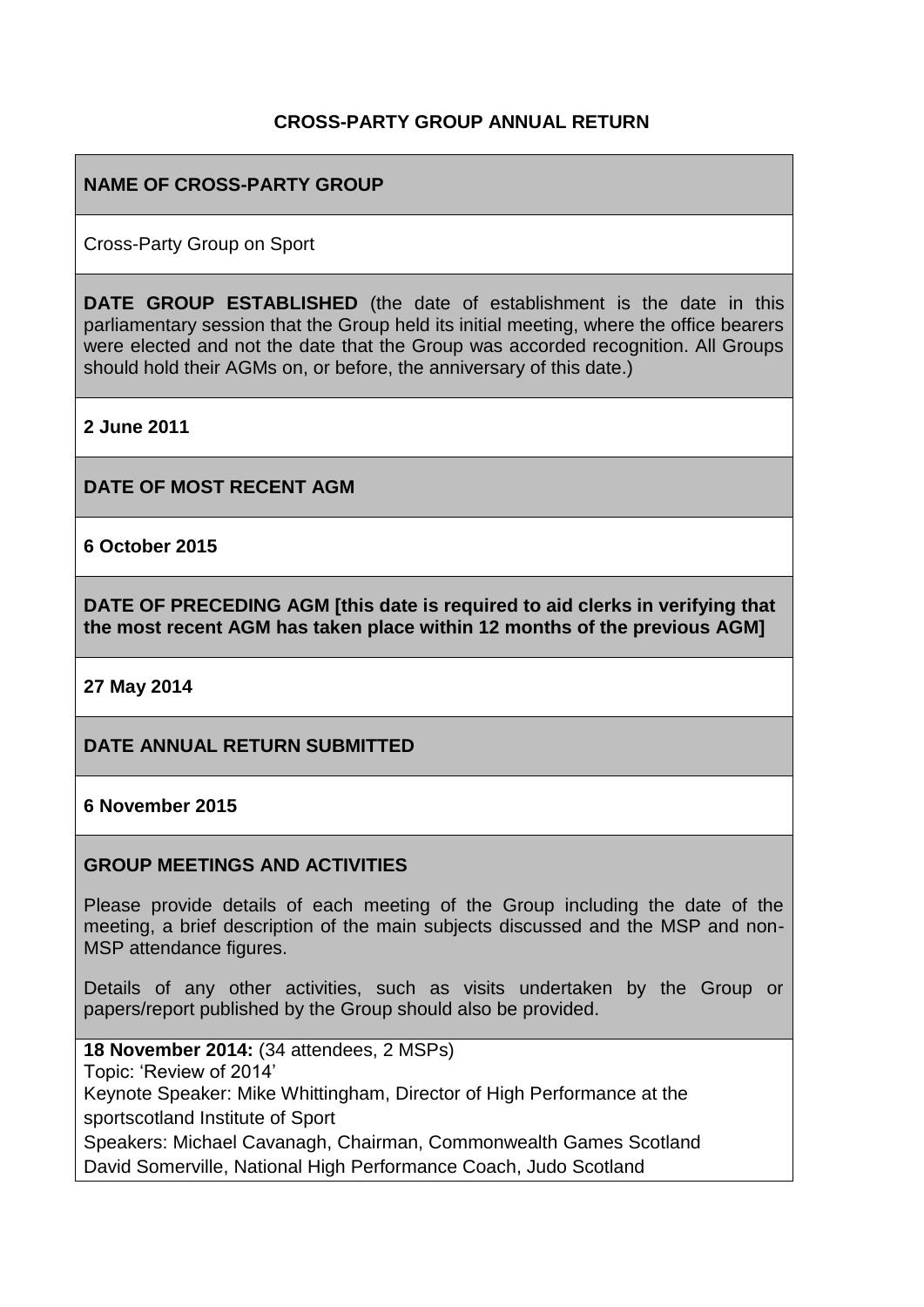## **20 January 2015:** (33 attendees, 4 MSPs)

Topic: Sporting Opportunities: 2015 and Beyond Speakers: Stuart Turner, Events Director, EventScotland Craig Burn, CEO, Scottish Cycling Ian Murray, CEO, High Life Highland

## **17 March 2015: Sport and the Media** (39 attendees, 3 MSPs)

Topic: Sport and the Media Contribution from: Fiona Hyslop MSP, Cabinet Secretary for Culture, Europe and External Affairs Speakers: Professor Richard Haynes, Professor of Communications, Media and Culture, University of Stirling Sharon Mair, Editor Radio Music, Events and Partnerships, BBC Maggie Ritchie, freelance journalist and media consultant for Netball Scotland Panel discussion: Professor Richard Haynes, Sharon Mair, Maggie Ritchie and Susan Swarbrick (Senior Group Features Writer at The Herald and Sunday Herald)

**26 May 2015: Prevention: Realising the Benefits of Sport/Being Active for Health** – a joint meeting with the CPG on Heart Disease and Stroke (38 attendees, 3 MSPs)

Topic: Prevention: Realising the Benefits of Sport/Being Active for Health Keynote Presentation: Dr Andrew Murray

Presentations: David McColgan, British Heart Foundation

Contribution from the Scottish Association for Mental Health (SAMH)

**6 October 2015: Case for Change** – a joint meeting with the CPG on Volunteering and the Voluntary Sector (34 attendees, 2 MSPs)

Topic: Volunteering: Case for Change

Presentations: Scottish Volunteering Forum: Paul Okroj (Chest, Heart and Stroke Scotland), Susan Murray (SCVO) and Paul Reddish (Project Scotland)

## **MSP MEMBERS OF THE GROUP**

Please provide names and party designation of all MSP members of the Group.

**Convener(s):** Liz Smith MSP (Conservative), Alison Johnstone MSP (Greens)

**Deputy Conveners:** James Kelly MSP (Labour), Jim Hume MSP (Liberal Democrats), Mark McDonald MSP (SNP)

**Group Members:** Nanette Milne MSP (Conservative), Patricia Ferguson MSP (Labour), Tavish Scott MSP (Liberal Democrats), Clare Adamson MSP (SNP), Rhoda Grant MSP (Labour)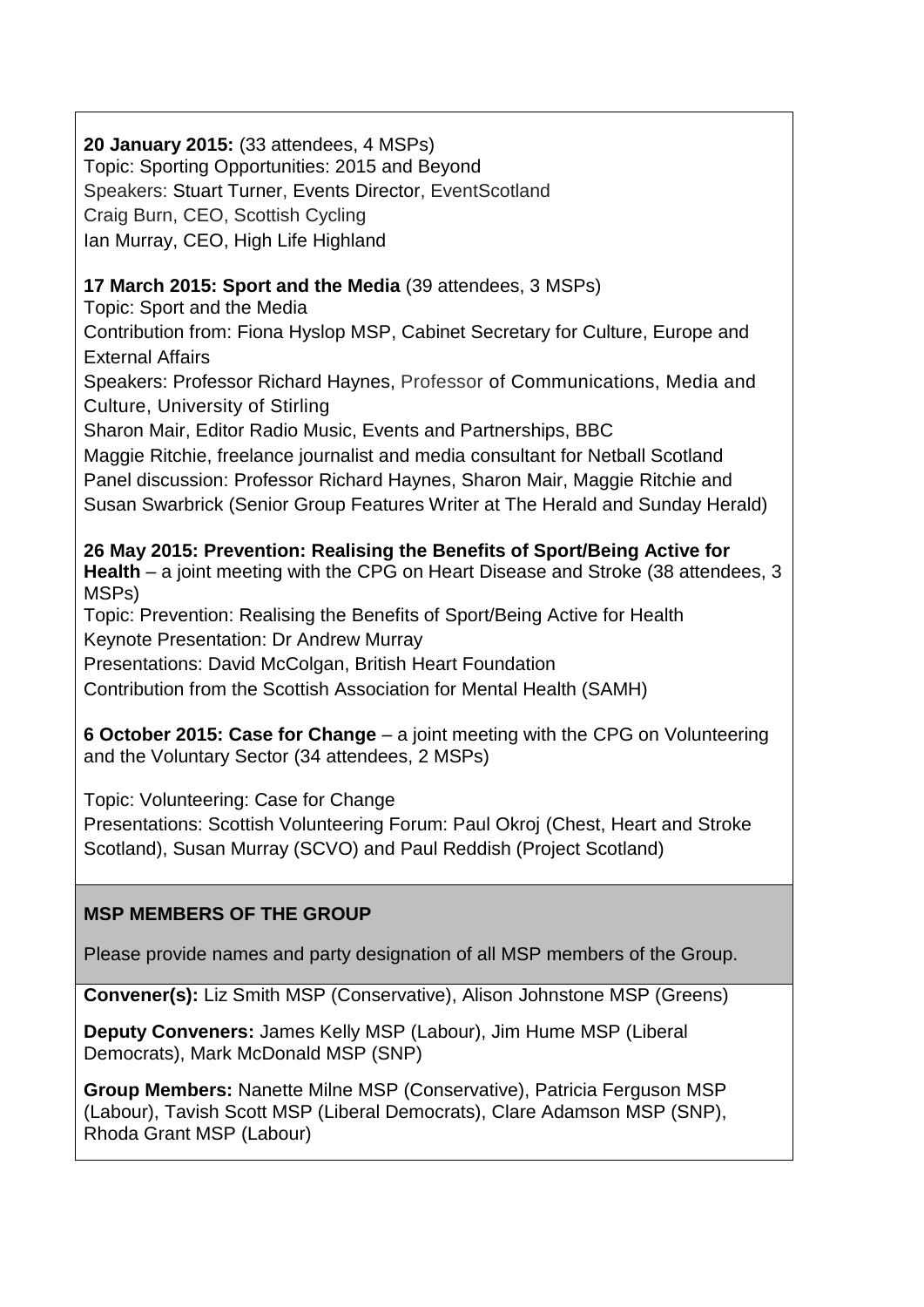## **NON-MSP MEMBERS OF THE GROUP**

For organisational members please provide only the name of the organisation, it is not necessary to provide the name(s) of individuals who may represent the organisation at meetings of the Group.

| Individuals   | <b>Jess Dolan</b><br><b>Rick Kenney</b><br>John Clayton<br>Jim Moyes<br>Dr Fiona Reid<br><b>Ronald MacKenzie Sutherland</b><br>Doug Folan<br>David Laing |
|---------------|----------------------------------------------------------------------------------------------------------------------------------------------------------|
|               | <b>Councillor Jim Harte</b><br><b>Charlie Raeburn</b>                                                                                                    |
| Organisations | <b>Scottish Sports Association</b><br>scottishathletics                                                                                                  |
|               | Fields in Trust, Scotland                                                                                                                                |
|               | <b>Scottish Target Shooting</b>                                                                                                                          |
|               | <b>Scottish Archery Association</b>                                                                                                                      |
|               | <b>SACU Motorcycle Sport Scotland</b>                                                                                                                    |
|               | Sported                                                                                                                                                  |
|               | <b>Scottish Hockey</b>                                                                                                                                   |
|               | <b>Snowsport Scotland</b>                                                                                                                                |
|               | Sporta Scotland/UK                                                                                                                                       |
|               | <b>Scottish Orienteering Association</b>                                                                                                                 |
|               | Scottish Council of Independent Schools                                                                                                                  |
|               | <b>Table Tennis Scotland</b>                                                                                                                             |
|               | <b>Tennis Scotland</b>                                                                                                                                   |
|               | <b>Scottish Cycling</b>                                                                                                                                  |
|               | North Lanarkshire Leisure                                                                                                                                |
|               | Live Active Leisure Ltd                                                                                                                                  |
|               | <b>Youth Scotland</b>                                                                                                                                    |
|               | South Lanarkshire Leisure and Culture Ltd                                                                                                                |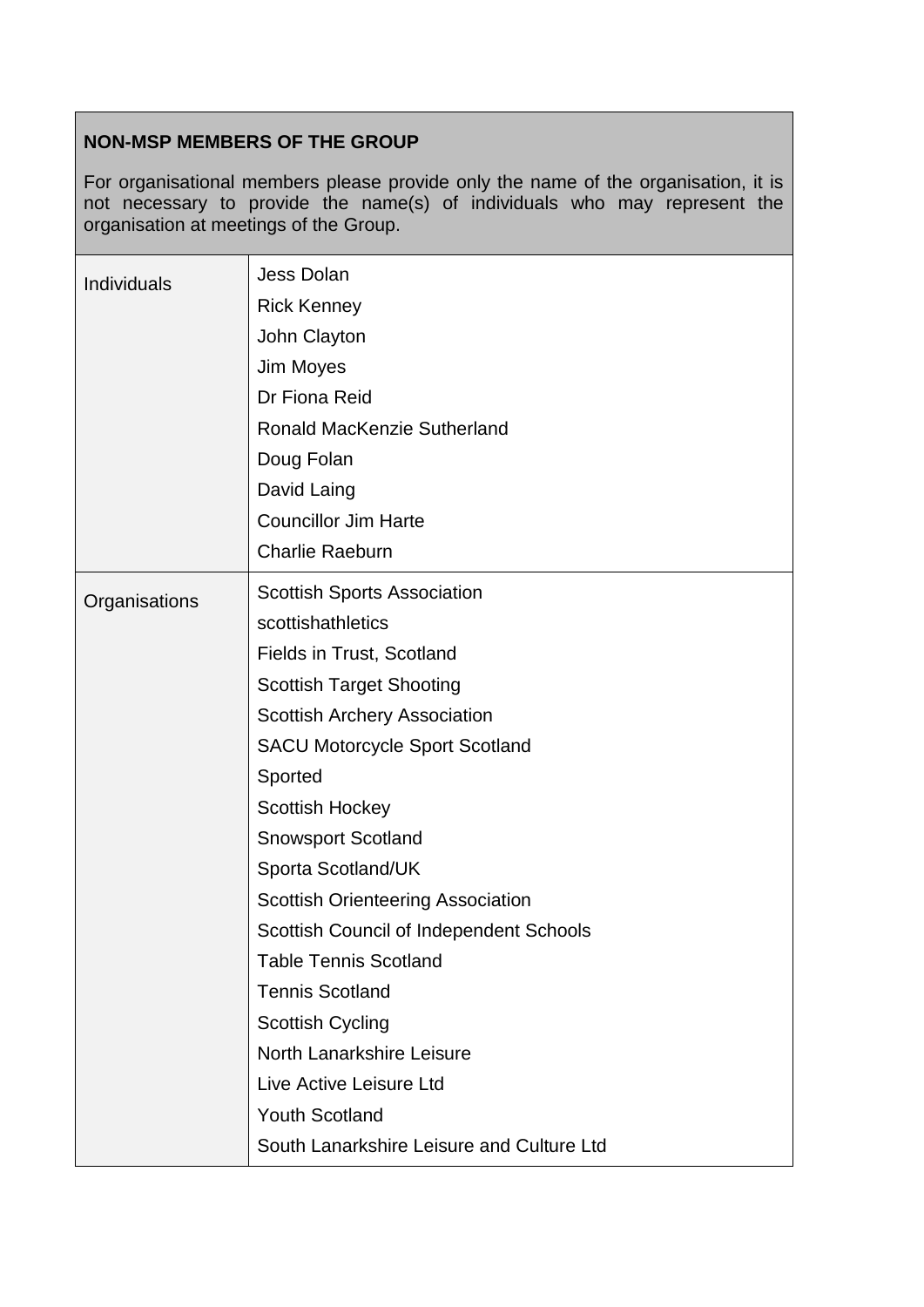| JudoScotland                             |
|------------------------------------------|
| <b>Chest Heart &amp; Stroke Scotland</b> |
| Oriam                                    |
| <b>Scottish Touch Association</b>        |
| <b>Scottish FA</b>                       |

## **GROUP OFFICE BEARERS**

Please provide names for all office bearers. The minimum requirement is that two of the office bearers are MSPs and one of these is Convener – beyond this it is a matter for the Group to decide upon the office bearers it wishes to have. It is permissible to have more than one individual elected to each office, for example, coconveners or multiple deputy conveners.

| Convener               | Liz Smith MSP (Conservative) and Alison Johnstone MSP<br>(Greens)                      |
|------------------------|----------------------------------------------------------------------------------------|
| <b>Deputy Convener</b> | James Kelly MSP (Labour), Jim Hume MSP (Liberal<br>Democrats), Mark McDonald MSP (SNP) |
| Secretary              | Scottish Sports Association & office of the Conveners                                  |
| Treasurer              | N/A                                                                                    |

## **FINANCIAL BENEFITS OR OTHER BENEFITS RECEIVED BY THE GROUP**

Please provide details of any financial or material benefit(s) received from a single source in a calendar year which has a value, either singly or cumulatively, of more than £500. This includes donations, gifts, hospitality or visits and material assistance such as secretariat support.

Details of material support should include the name of the individual providing support, the value of this support over the year, an estimate of the time spent providing this support and the name of the organisation that this individual is employed by / affiliated to in providing this support.

Groups should provide details of the date on which the benefit was received, the value of the benefit and a brief description of the benefit.

If the Group is not disclosing any financial information please tick the box to confirm that the Group has considered the support received, but concluded it totalled under the threshold for disclosure  $(E500)$ .